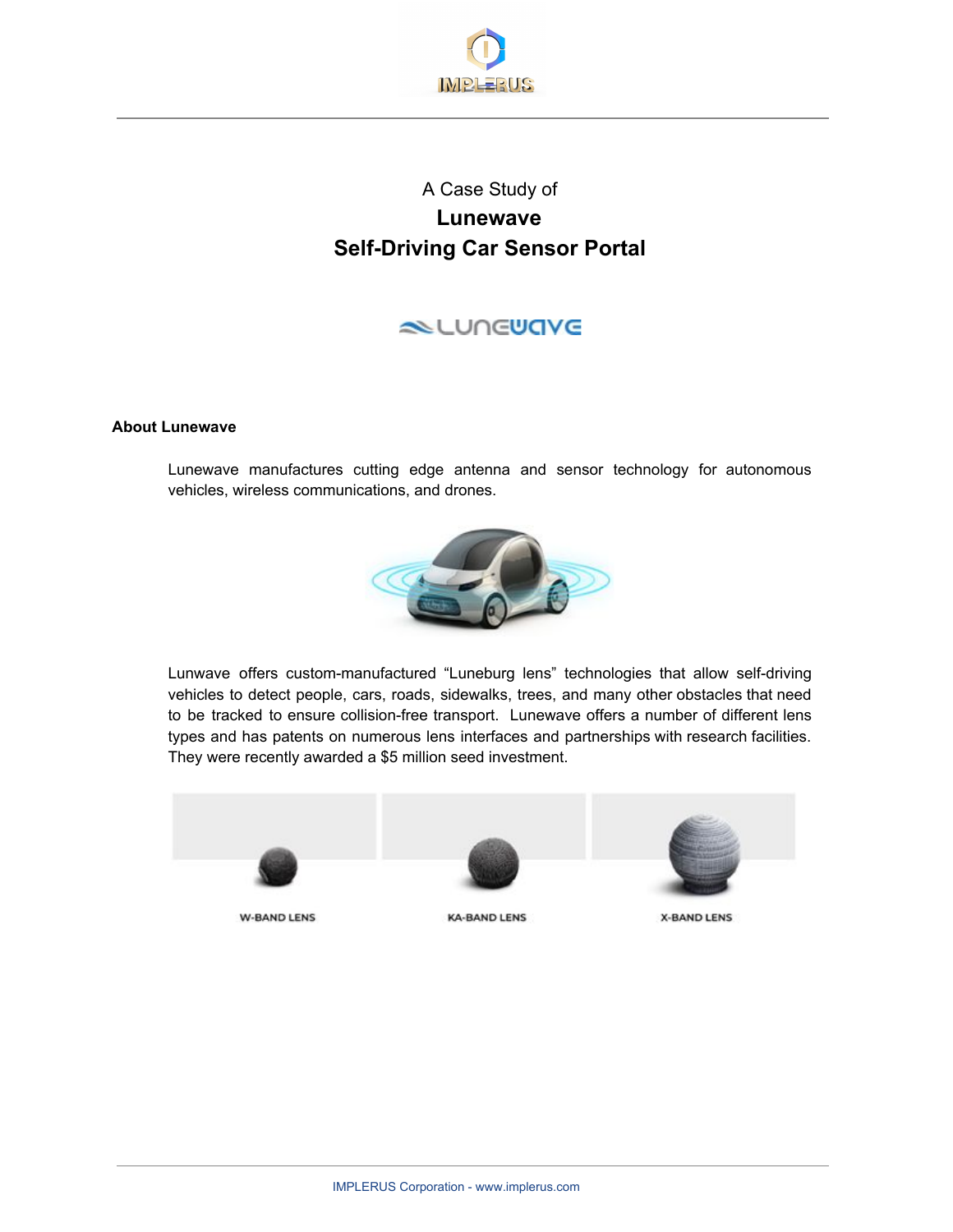

#### **The Challenge**

As a growing company, Lunewave needs to be able to attract top engineering talent, find investors, educate R&D facilties about the product, showcase the latest news articles about the technology, and provide credibility by showcasing the company and leadership team.

Lunewave had no web development expertise on staff and previous attempts at generating a web portal with engineering charts yielded unflattering results. Lunewave was in talks with investors and had no website to point to. They had a technical walkthru on youTube but no destination to showcase it. They had PDF's of technical whitepapers and important news articles for the industry, but no location for publishing

Likewise, Lunewave also had a previously administered "JazzHR" Applicant Tracking System (Recruiting Software) that had to be seamlessly integrated into this new portal. The Lunewave portal needed to be able to retrieve job postings via a feed from this external resource and allow users to apply for open positions. The back-end needed to allow the Lunewave staff to read and approve/decline applicants.

Lunewave needed a web-portal with modern features:

- Responsive-design for cross-platform compatibility
- Client-side html5 with CSS-transforms
- Seemless integration with "JazzHR" Applicant tracking system
- Search-engine optimization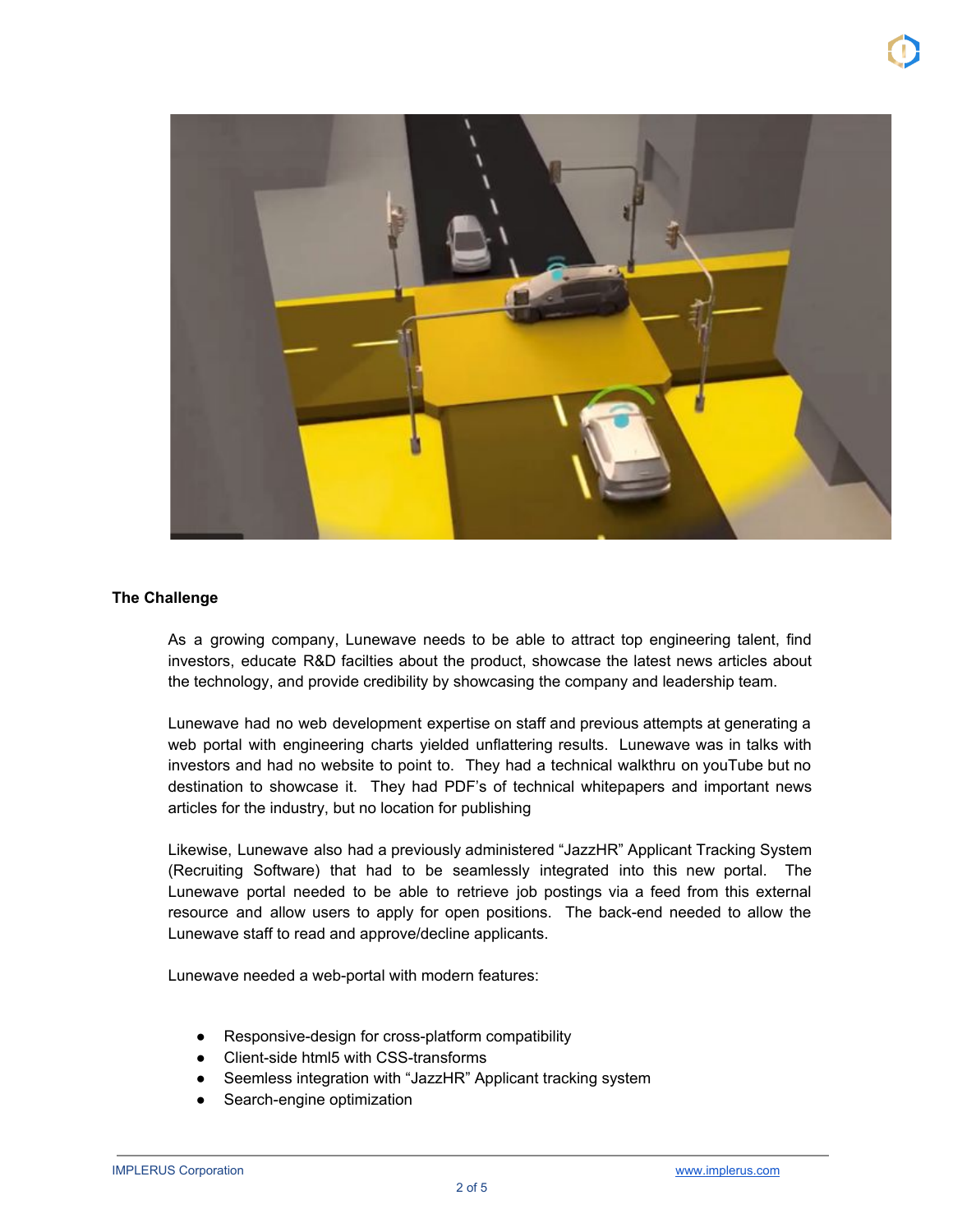- Global CDN deployment
- WAF security measures
- A 'Mobile-first' architecture
- Retina-display-renditions (higher resolution imagery)
- Sticky headers (persistent navigation)
- Integrated news blogs
- Geo-targeting and localization
- Remote Auto-backups
- Modern back-end to allow the Lunewave staff to make changes to text and layouts.

## **The Solution**

After researching different Cloud companies, and listening to valued opinions of IMPLERUS Cloud Solution Architects, Lunewave quickly settled into using AWS as their Cloud Computing Service Provider.

IMPLERUS helped Lunewave by designing a solution that was needed for their versatile application.

IMPLERUS ramped their solutions quickly using:

- 1. Amazon Lightsail to host the latest Wordpress engine
- 2. "Elementor Pro" within Wordpress to provide a drag-and-drop editing tool for Lunewave page layout and text-modifications.
- 3. Amazon CloudFront to provide global CDN distribution and decrease latency.
- 4. AWS WAF to protect Lunewave from SQL-injection, Denial-of-Service attacks, and other security measures.
- 5. Amazon Route 53 to manage domain information and routing
- 6. Wordpress responsive-design logic and custom plugins to handle cross-platform browser compatibilities, sticky headers, SEO optimization, blog integration, remote-backups, localization, and mobile-first breakpoints.
- 7. Coding to parse JazzHR career/employment feeds and render results within the Lunewave user-interface.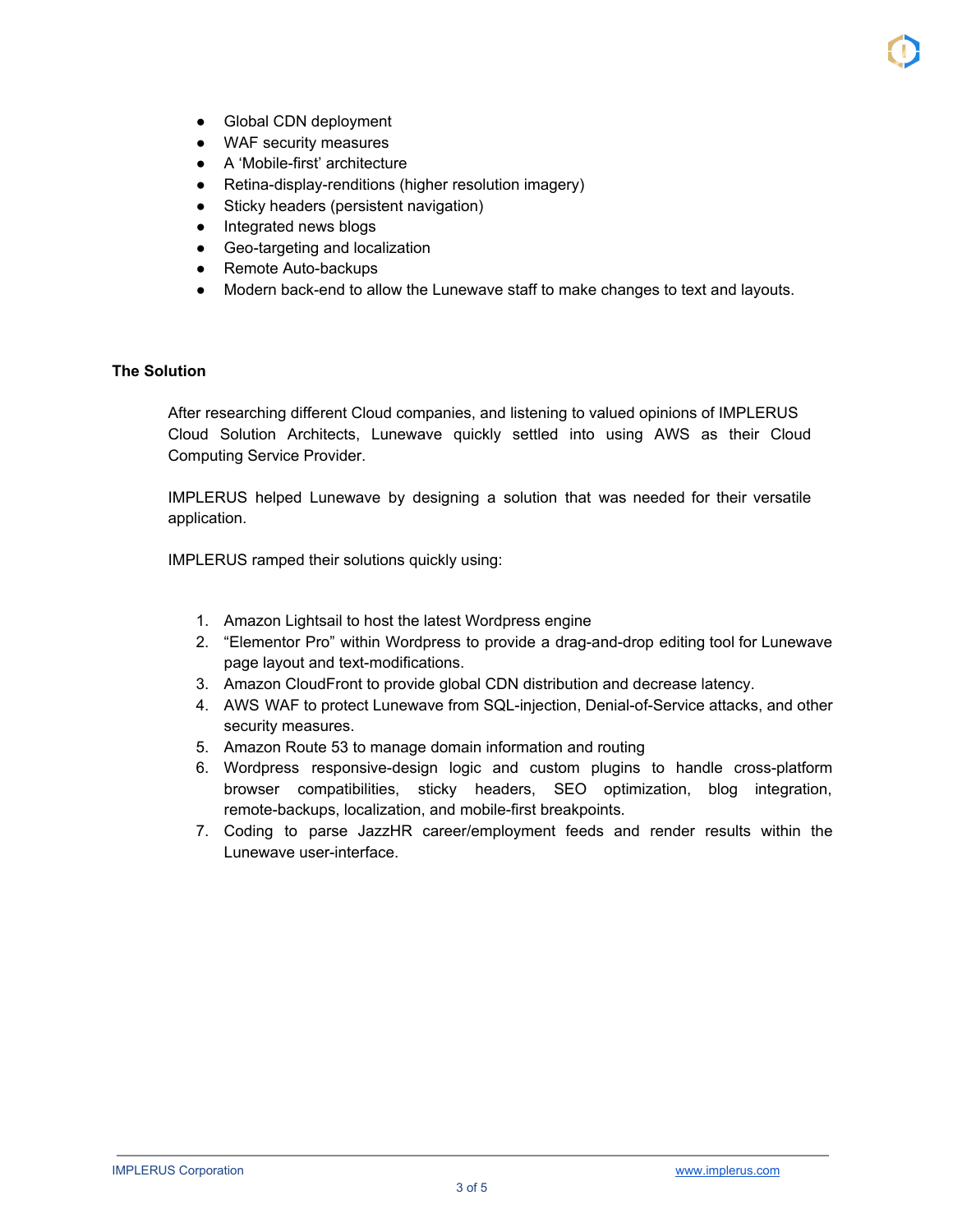

#### **The Benefits**

Lunewave was pleased with the results of IMPLERUS's AWS hosting, design, development and launch. Not only was Lunewave able to showcase their open engineering positions, but also spread the messaging of these job openings to other social networks, automatically. In addition, Lunewave now has a professional-looking web-portal with the latest \$5 million investment news, whitepapers for R&D facilities, a section about the people and the company, a contact area and pages to showcase the most recent lens-sensor technologies.

Lunewave has fast-loading globally-cached pages thanks to Amazon CloudFront, and a portal that is appropriately sized across all browsers and devices thanks to the responsive-design features of the Amazon Lightsail/Wordpress instance.

Lunewave staff can now make most text and cosmetic additions/changes on their own using the drag-and-drop editing capabilities of the Lightsail/Elementor Pro plugin.

IMPLERUS is hosting Lunewave's web portal within it's AWS accounts, and is pleased to have Lunewave among it's valuable business relationships.